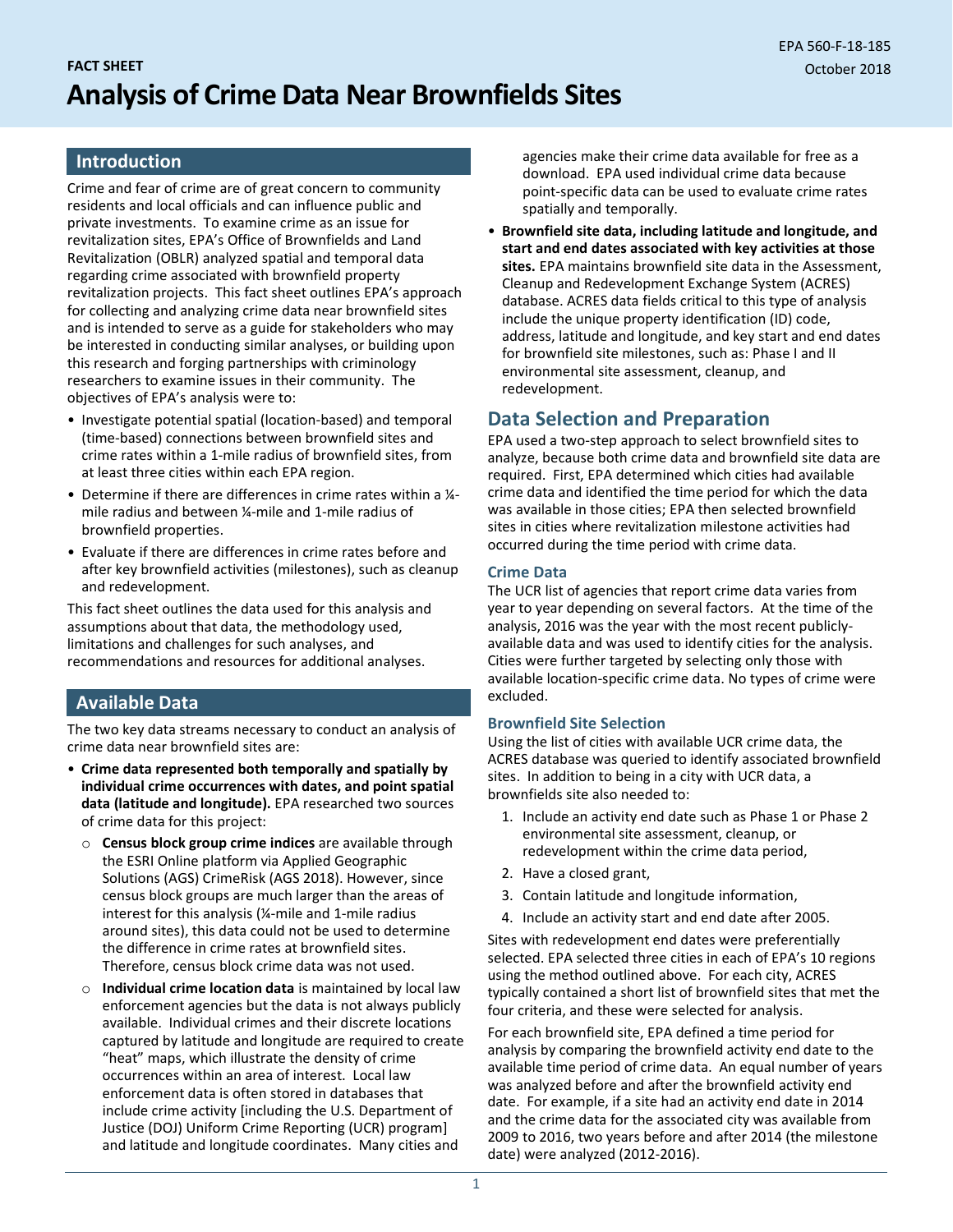## **Methodology for Analysis**

This section outlines EPA's methodology to conduct geographic information system (GIS) and quantitative analysis of the data. The applicability of this methodology to assess additional brownfields sites will vary depending on the type and availability of data for a particular site.

## **GIS Analysis**

Once a brownfield site was selected and a date range for analysis was identified, GIS was used to establish a 1-mile radius area around each site location (latitude and longitude) and calculate the distance between the brownfield site and each individual crime location. For this study, the data was plotted on two panels for each analysis: (1) before the brownfields site milestone date and (2) after the milestone date to produce the following maps:

#### **Crime Incident Heat Map**

This type of map depicts individual occurrences of crime at a location within a defined time period (ArcGIS 2018). Colors are used to show differences in the frequency of crime over time with green representing a lower crime frequency, red and yellow representing a higher crime frequency, and grey representing areas where no crime events were documented.

#### **Hot Spot Analysis**

This type of map displays hot spots as orange grid cells where crime density is higher and cold spots as areas of blue grid cells where crime density is lower within a region compared to the whole 1-mile radius, prior to and after the brownfield milestone date. The hot spot analysis divides the 1-mile area around the brownfield site into a spatial grid and then compares crime density in clusters of grid squares to the whole area. If a grid square's crime density is significantly different than the whole area, then it is identified as either a hot (higher incidence of crime) or cold spot (lower incidence of crime). A comparison of the two maps before and after the brownfield milestone activity date identifies the potential migration of crime events away from, or towards, a site.

#### **Temporal Trend Analysis**

This type of map displays the significance of change in crime within individual grid cells over the time period analyzed, within an individual cell, dark purple depicts an increase in the count of documented crime events over the time period and dark green depicts a decrease in crime events over the time period. If crime is steady before redevelopment and decreases around the brownfield site after redevelopment, then this analysis would not show any change in the before redevelopment panel, but would show a decrease (a color change to blue) in crime after redevelopment close to the site and less of a change farther away from the site.

If all areas under analysis are increasing in crime, a trend would not be identified because there is no statistical significance from one grid cell to another. This analysis provides another way of examining changes in crime over time, rather than identifying location-specific hot spots.

#### *Analysis of Crime Data Before the Brownfield Milestone Date*

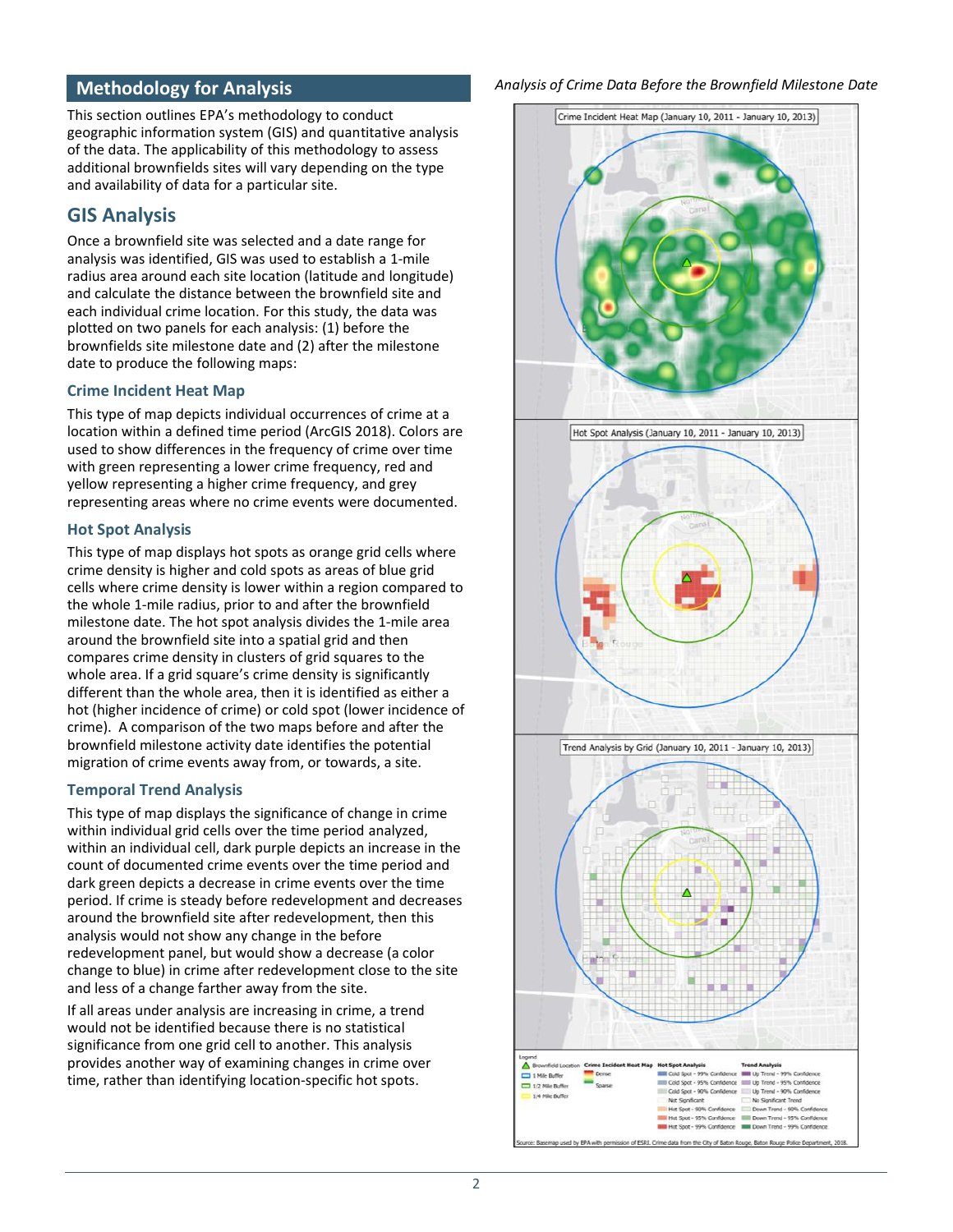



EPA also calculated the crime density per year. The crime density per year was calculated for ¼-mile intervals within 1 mile around a site to determine if the crime rate varied with distance from a brownfield site. The following charts are examples of what was prepared for each site to display the crime rates around each brownfield site over time; each chart also shows the data sets before and after redevelopment.

#### **Chart A**

Chart A shows crime density within a 1-mile radius from a brownfield site for all years included in analysis.



## **Chart B**



Chart B shows crime density within ¼-mile of a brownfield site for all years included in analysis.